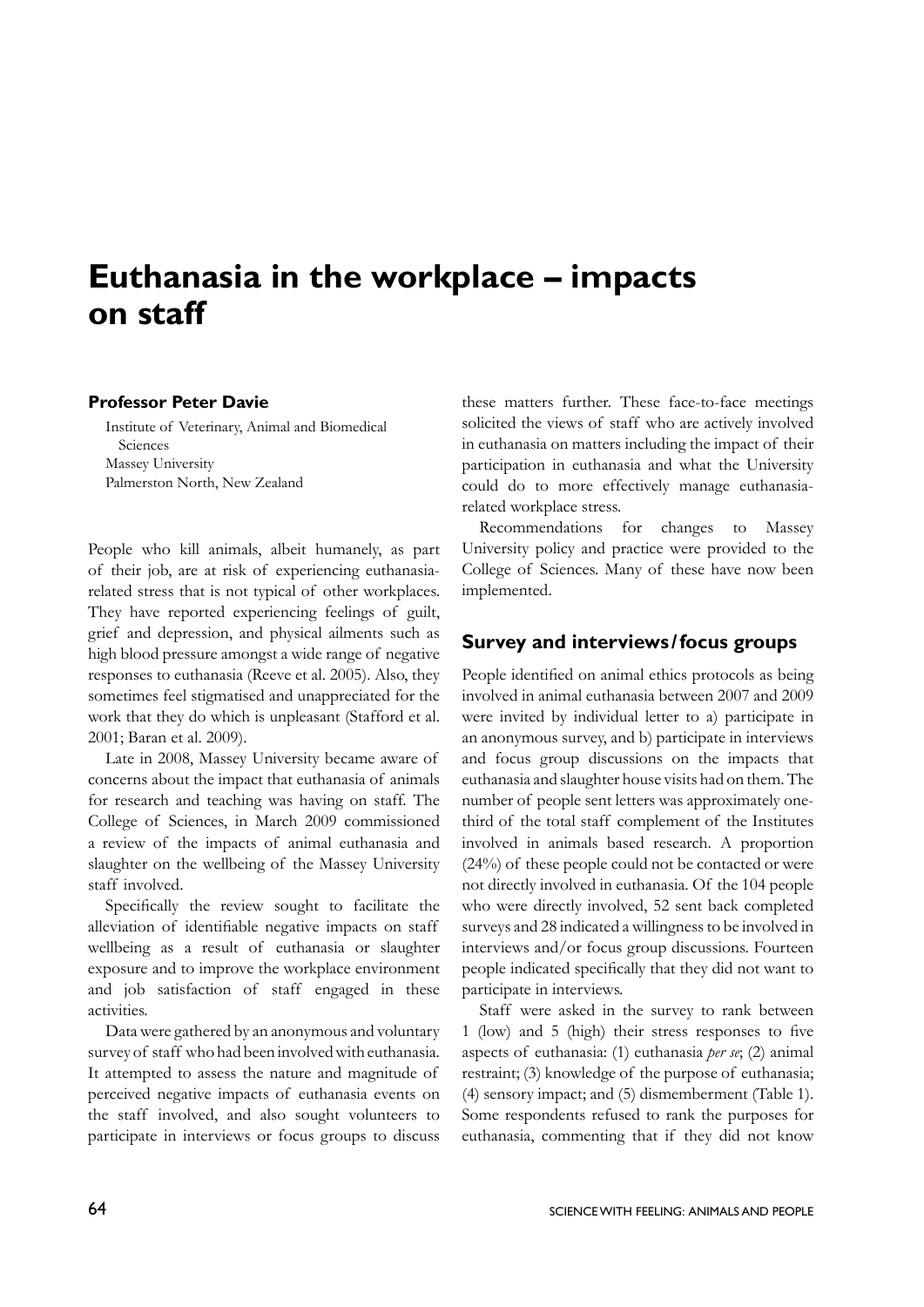**Table 1** Scores of each aspect of euthanasia were summed for each respondent. This gave a range of 4/25 to 20/25 and a mean of 9.57, median 9 (*N* = 50).

|                              | $4-8*$ 10-14 16-20 |    |
|------------------------------|--------------------|----|
| Percentage of respondents 52 | -32                | 14 |

A score of 1 in any category represents no or little stress.

why it was being done, they would not participate in the euthanasia event. For these people, this was an all-or-nothing condition of participation and, on average, this was the most critical factor leading to stress among staff involved in euthanasia.

 A major finding from the survey is that there are clearly some staff for whom euthanasia presents minimal stress while for a smaller number of staff it is a significant challenge.

Although collection of slaughterhouse material exposes staff to visual, auditory and olfactory stimuli, staff consistently rank this as a low-stress activity. Dismemberment of cadavers, whatever their source, was ranked lowest in the reported stress levels.

Each staff member was asked to complete the diagram (narrative chart, see Figure 1) indicating changes, if any, in their level of acceptance of euthanasia, in an attempt to graphically represent how well they cope with euthanasia. The technique followed that of a retrospective narrative chart using a time line from their first day at Massey University until the day of the meeting (Reeve et al. 2004). Once explained, participants readily understood what was being asked of them. Each participant was asked to write down significant turning point events, if any, when the trajectory of the narrative chart changed and to briefly talk about the changes. Emotionally charged events such as a lethal injection that transfixes the vein and results in distress to the animal without rapid anaesthesia are usually recalled with particular clarity.

Most participants perceived that their acceptance of euthanasia at Massey University had improved (48%) or remained the same (30%) with time. While 13% had a variable narrative picture, only two (9%) of the 23 interviewed indicated that they were now less accepting than they were when they started at the University.

#### **Recommendations**

Recommendations on the development and implementation of policy relevant to animal euthanasia were presented to the College of Sciences. They were aimed at establishing, at Massey University as a good employer, and in consultation with staff, practices to mitigate the identified negative impacts of animal euthanasia on affected staff. Underpinning these recommendations is the principle of facilitated selfregulation. The institution and its operational units, the people involved in protocols involving euthanasia



**Fig. 1** Examples of narrative picture of the level of acceptance of euthanasia during the course of employment at Massey University.